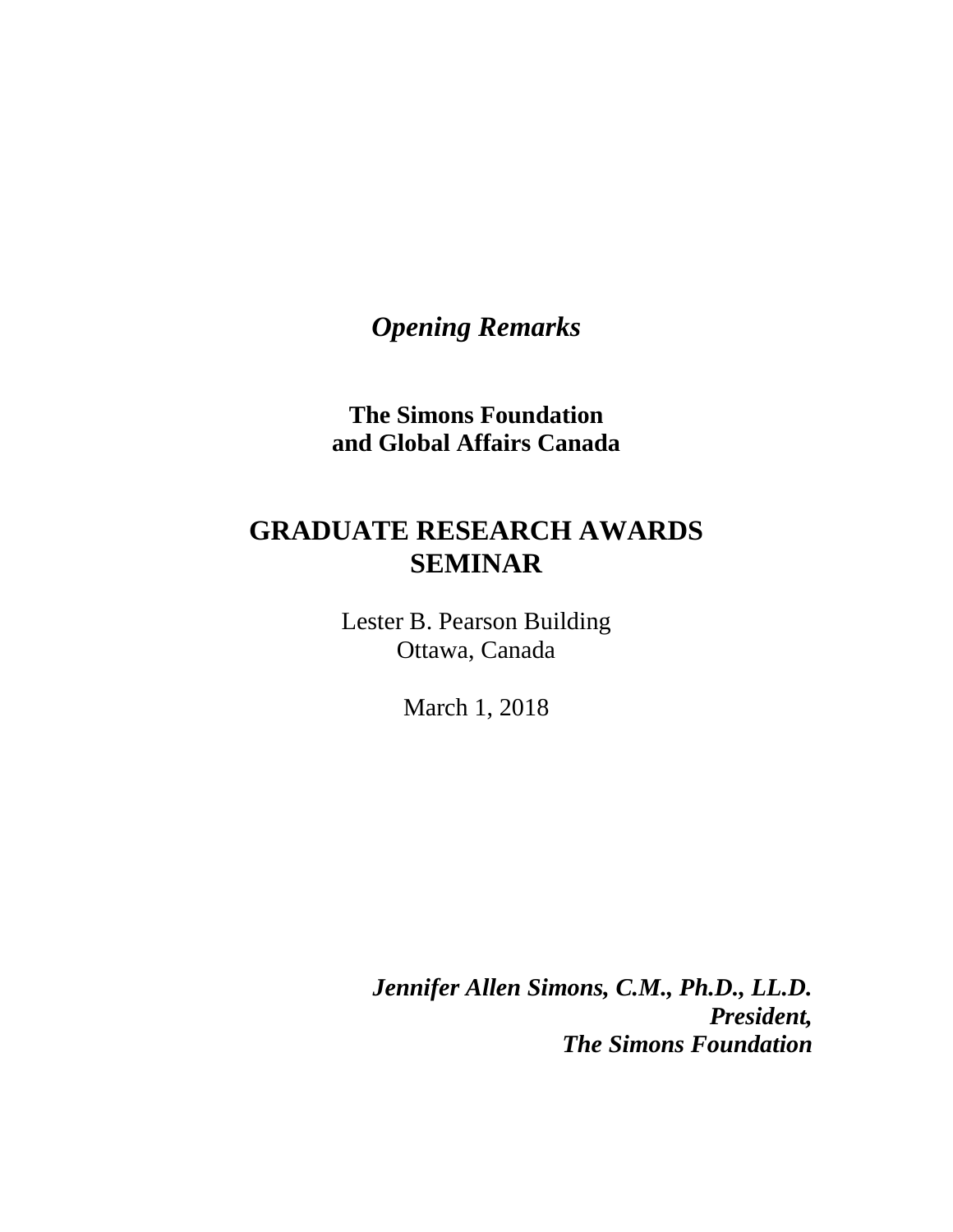## Good Morning,

It is a pleasure to be here, participating again, in the annual Graduate Research Awards seminar, a programme in which the Department of Global Affairs and The Simons Foundation have partnered for fifteen years.

I would like to thank Nancy Clark, and Chris Conway who has moved on, of the Department of Global Affairs, and Elaine Hynes, from The Simons Foundation, for their excellent organization and management of this disarmament education programme.

Disarmament education is a neglected subject. There are few initiatives in schools and universities dedicated to research and education on the negative effects of weapons - from handguns to nuclear weapons to  $21<sup>st</sup>$  century weaponry - essential education to counter the arms trade and so-called military industrial complex - the most lucrative of all businesses - and the enemies of disarmament.

To the Awardees – Shahryar, Reid, Rachel and Gregor - I congratulate you and commend you for your choice of study - for your specialization in current critical disarmament and non-proliferation issues, in space security and in the interesting possibility that a feminist approach may change the dynamics. I have been told by women, who aspire and achieve positions traditionally held by men, that they do not have to become men but it is necessary to harden their attitudes and themselves, which is discouraging. We women do not aspire to be the Amazons of Greek legend, but rather to be peacemakers, peacebuilders.

I hope that you will continue to focus on these issues, and pursue careers in *academia,* the foreign service, politics or the NGO world in civil society.

Of most concern to me is the danger of nuclear war - deliberate or inadvertent - and I am increasingly worried that the Syria war with its multiple backers - Russia, the United States, Iran, Israel, Turkey - will become a global conflict and involve nuclear weapons.

Last week, I returned from the Munich Security Conference. Bruce Blair was also there. We witnessed a radical departure from the usual dialogue, discussions and exchange of views – heralding, perhaps, the demise of diplomacy and dialogue and in some instances democracy – a growing trend to authoritarian leadership.

In the place of almost three days of dialogue and discussion on the podium, we were subjected - for the most part - to a succession of solo statements from leaders airing their grievances, attacking, blaming and insulting each other, and rationalizing their own positions.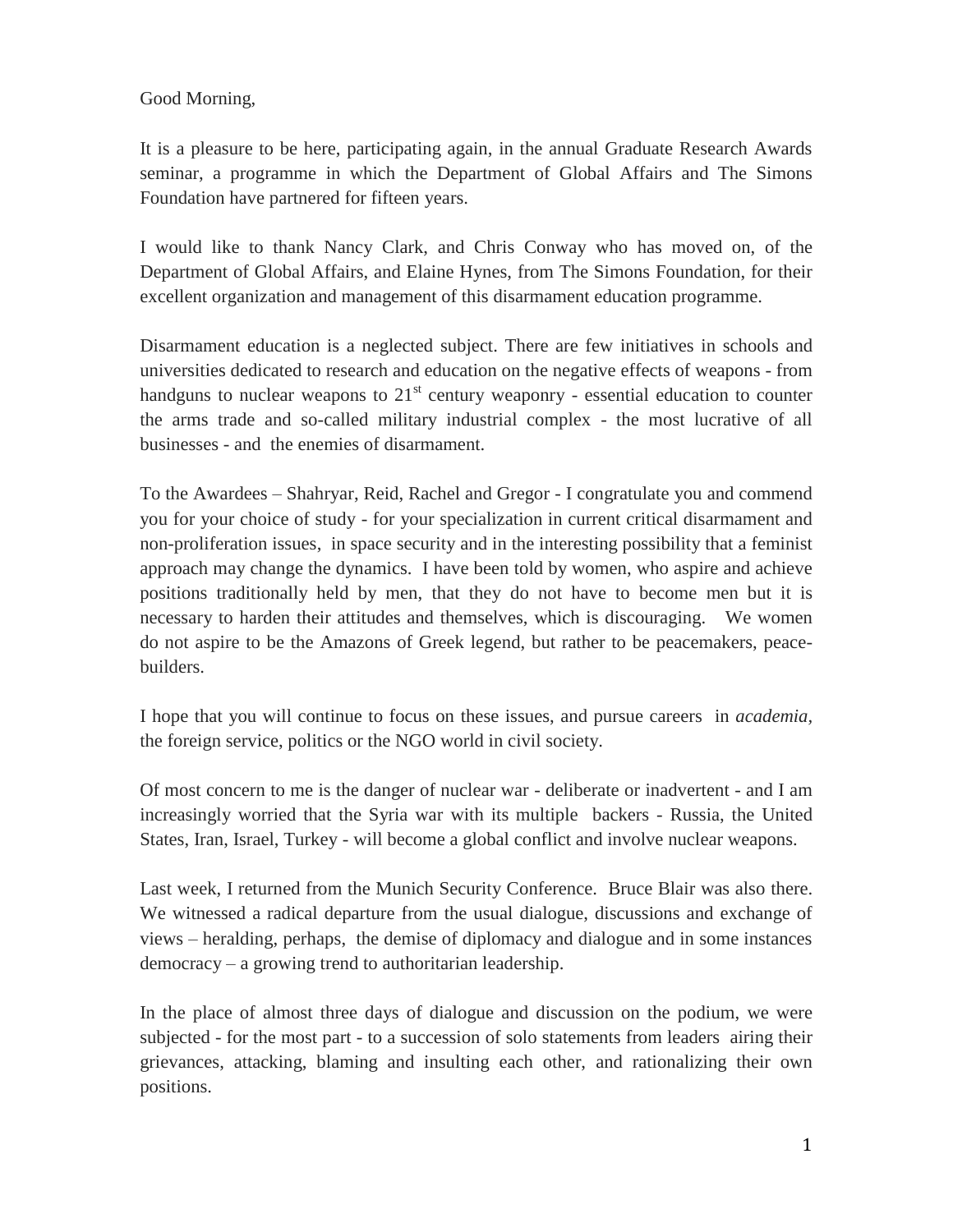The United States, for example, extolled the virtue of its transparency compared to Russia's; rationalized its war-oriented Nuclear Posture Review as necessary to combat Russia's new nuclear weapons, ignored its legal obligations under the NPT, and heralding - in essence - a new nuclear arms race.

Russia denounced the US Nuclear Posture Review as leaving Russia no "option but to do the same", listed a host of grievances about the US-led expansion of NATO, and accused Europe of returning to the Nazi era. Israeli Prime Minister Netanyahu waved an alleged piece of a drone at the Foreign Minister of Iran who said it was ludicrous and not worthy of response, and so on.

This war of words is indicative of how far the international realm has fallen from diplomacy, dialogue and the post-Cold War ideals of peace and global co-operation. Relations between Russia and the United States, between NATO and Russia, are at crisis point. North Korea is rapidly escalating its nuclear programme and it seems that the United States wants to engage both North Korea and Iran in war.

India and Pakistan tensions are at a critical high because of shots exchanged at the border - breaking the ceasefire. China and India are sparring with India testing a ballistic missile. All nuclear weapons states are upgrading their weapons and the United States Nuclear Posture Review presents plans to maintain, upgrade and diversify its nuclear arsenal. And we move closer to nuclear war.

It is difficult to know how to ameliorate this dangerous situation; to know how to create the conditions conducive to a return to diplomacy, dialogue and negotiations in order to reduce and eliminate the threat posed by nuclear weapons. It is difficult but not impossible.

Minister Freeland, in an address on Canada's foreign policy priorities, stated that Canada can no longer rely on the United States for global leadership and thus Canada will step up and - as she said - "set our own clear and sovereign course." She stressed Canada's robust support for the rules-based international order and all its institutions and stated that Canada will seek ways to strengthen and improve them.

Even though nuclear issues were not mentioned, it is heartening to learn that Canada has returned to the foreign policy of previous Liberal governments with its support for multilateralism and institutions, most importantly, the United Nations and NATO. It is my hope that this return includes the active nuclear disarmament agenda of the previous Liberal government.

Canada has always been a strong supporter of the Nuclear Non-Proliferation Treaty and its goal of a nuclear free world. And the NPT needs support, needs to be strengthened